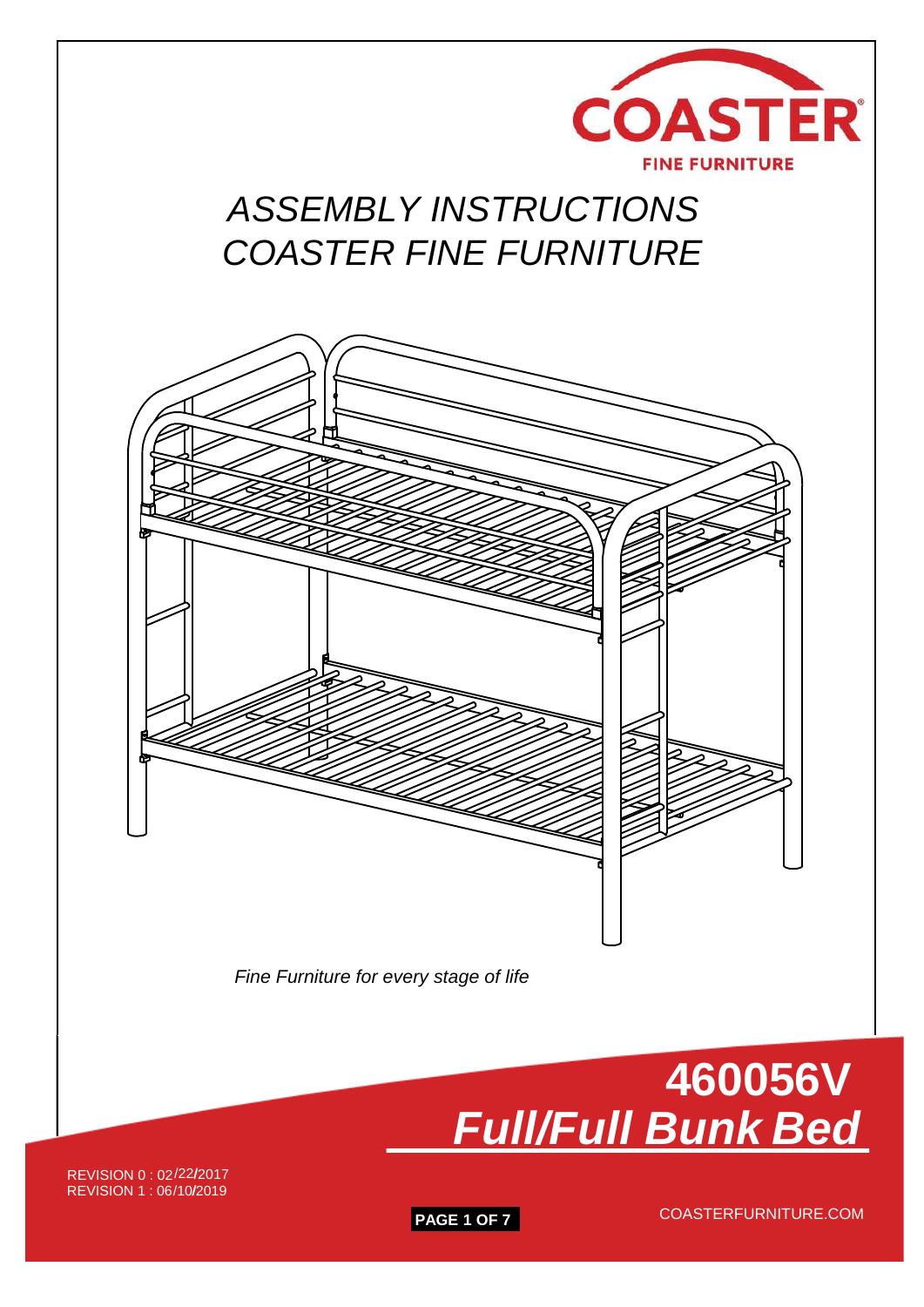## ITEM:**4600**5**6V ASSEMBLY INSTRUCTIONS**



### **ASSEMBLY TIPS:**

- 1. Remove hardware from box and sort by size.
- 2. Please check to see that all hardware and parts are present prior to start of assembly.
- 3. Please follow attached instructions in the same sequence as numbered to assure fast & easy assembly.

#### **WARNING!**



1. Don't attempt to repair or modify parts that are broken or defective. Please contact the store immediately.

2. This product is for home use only and not intended for commercial establishments.

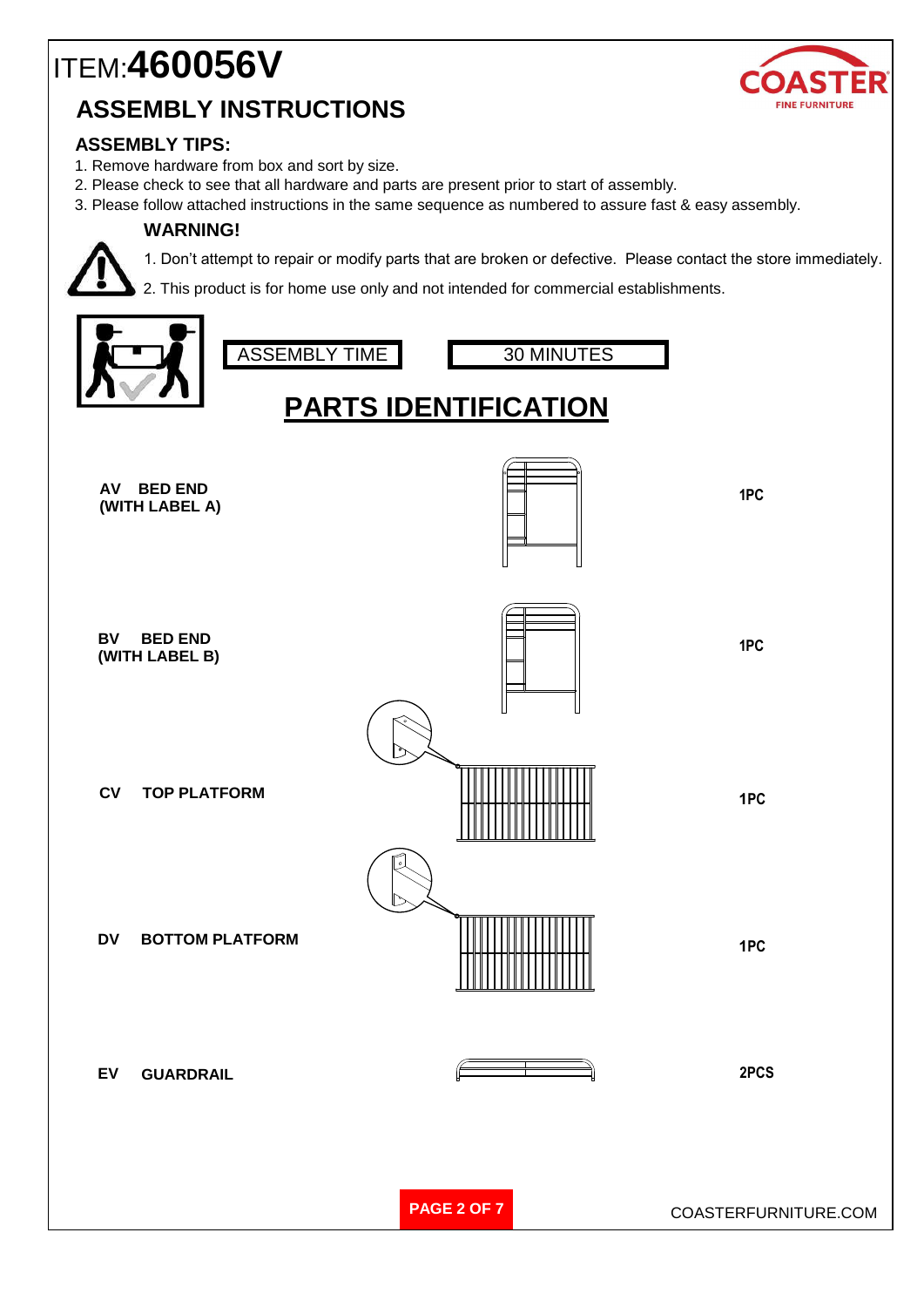# ITEM:**460056V**





#### **ASSEMBLY TIPS:**

- 1. Remove hardware from box and sort by size.
- 2. Please check to see that all hardware and parts are present prior to start of assembly.
- 3. Please follow attached instructions in the same sequence as numbered to assure fast & easy assembly.

#### **WARNING!**



1. Don't attempt to repair or modify parts that are broken or defective. Please contact the store immediately.

2. This product is for home use only and not intended for commercial establishments.

## **HARDWARE IDENTIFICATION**



**PAGE 3 OF 7** COASTERFURNITURE.COM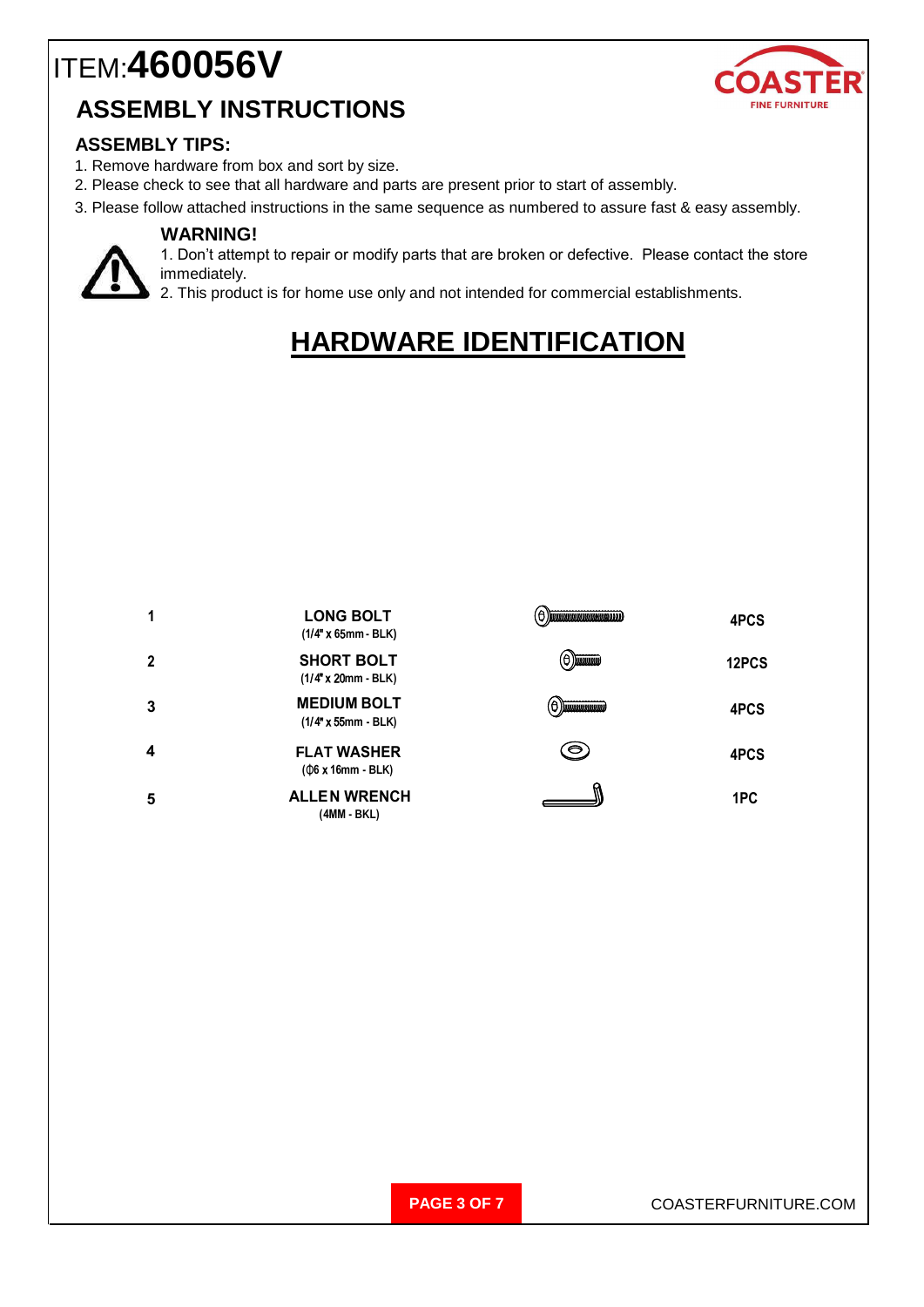# ITEM:**460056V**

### **ASSEMBLY INSTRUCTIONS**



## **STEP 1**

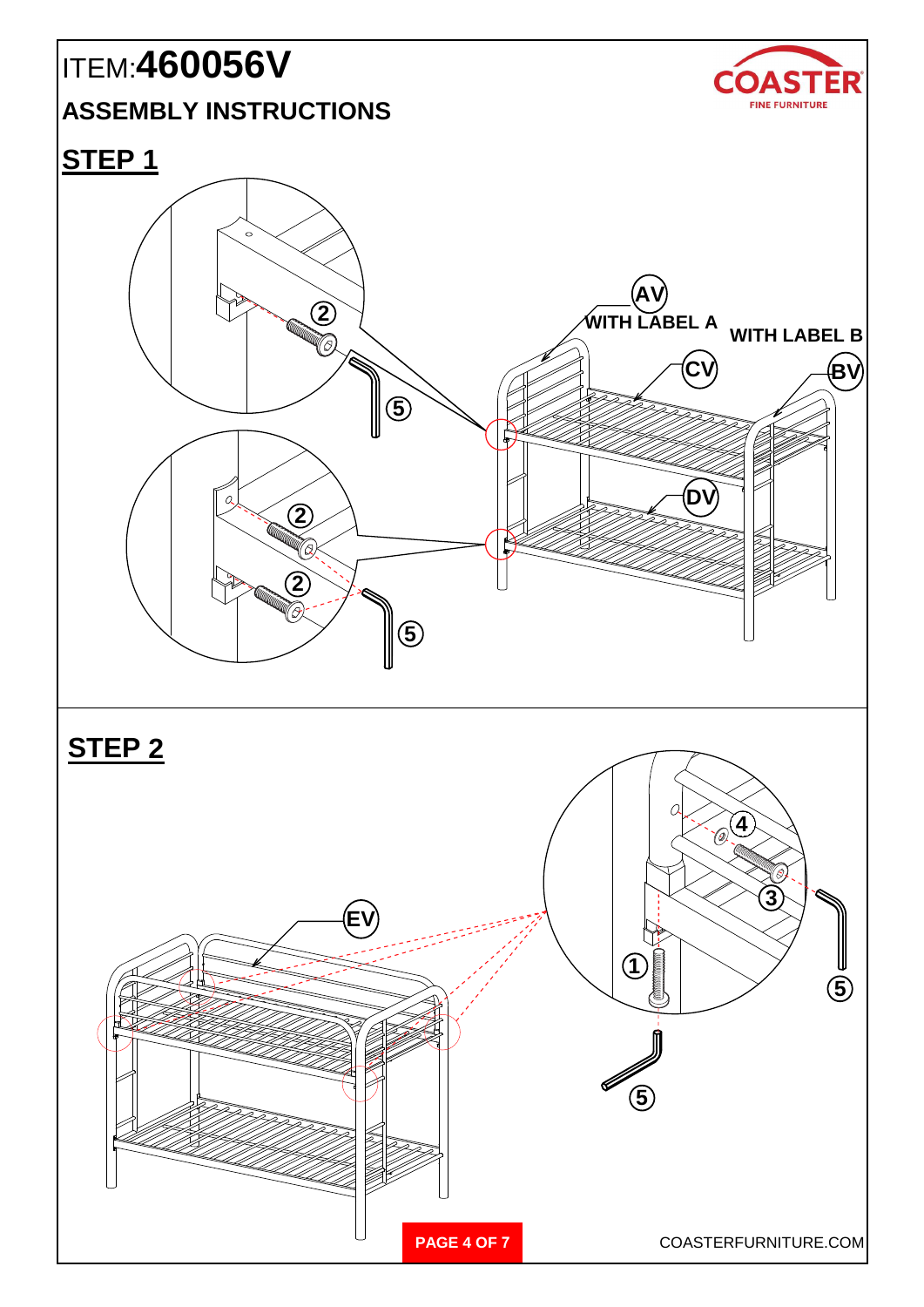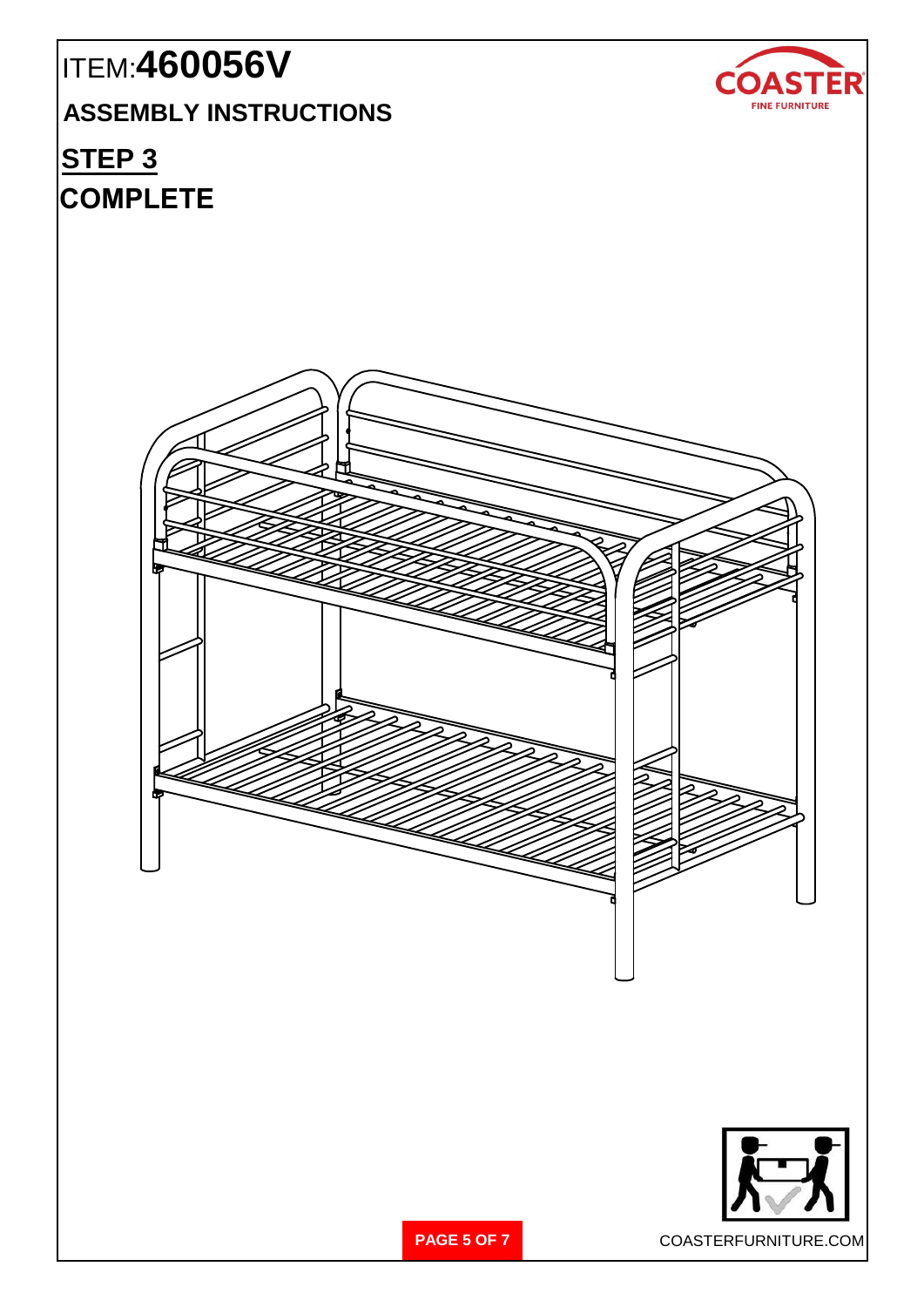## ITEM:**4600**5**6V ASSEMBLY INSTRUCTIONS**



## **SIZE OF MATTRESS**

**The length and width of the bunk mattress are as follow:**

|                   | Length   | Width             | <b>Thickness</b> |
|-------------------|----------|-------------------|------------------|
| <b>Upper bunk</b> | 74" -75" | 52 1/2" - 53 1/2" | 6" Maximum       |
| Lower bunk        | 74" -75" | 52 1/2" - 53 1/2" | 6" Maximum       |

Ensure thickness of mattress does not exceed 6" and there must be at least 5" from mattress sleeping surface to top edge of guardrail.



- 1. Follow the information on the warnings appearing on the upper bunk end structure and on the carton. Do not remove the warning label from bed.
- 2. Always use the recommended size mattress or mattress support or both to help prevent the likelihood of entrapment or falls.
- 3. Surface of mattress must be at least 5 in. (127 mm) below the upper edge of guardrails.
- 4. Do not allow children under 6 years of age to use the upper bunk.
- 5. Prohibit more than one person on upper bunk.
- 6. Periodically check and ensure that the guardrail, ladder, and other components are in their proper position, free from damage, and that all connectors are tight.
- 7. Do not allow horseplay on or under the bed and prohibit jumping on the bed.
- 8. Always use the ladder for entering and leaving the upper bunk.
- 9. Do not use substitute parts. Contact the manufacturer or dealer for replacement parts.
- 10. Use of a night light may provide added safety precaution for a child using upper bunk.
- 11. Always use guardrails on both long sides of the upper bunk. If the bunk bed will be placed next to the wall, the guardrail that runs the full length of the bed should be placed against the wall to prevent entrapment between the bed and wall.
- 12. The use of water or sleep flotation mattress is prohibited.
- 13. Keep these instructions for future reference.

### **STRANGULATION HAZARD:**

14. Never attach or hang items to any part of the bunk bed that are not designed for use with the bed for example, but not limited to hooks, belts, and jump ropes.

### **REPLACEMENT PARTS:**

Replacement parts, including additional guardrails may be obtained from any COASTER Furniture Dealer.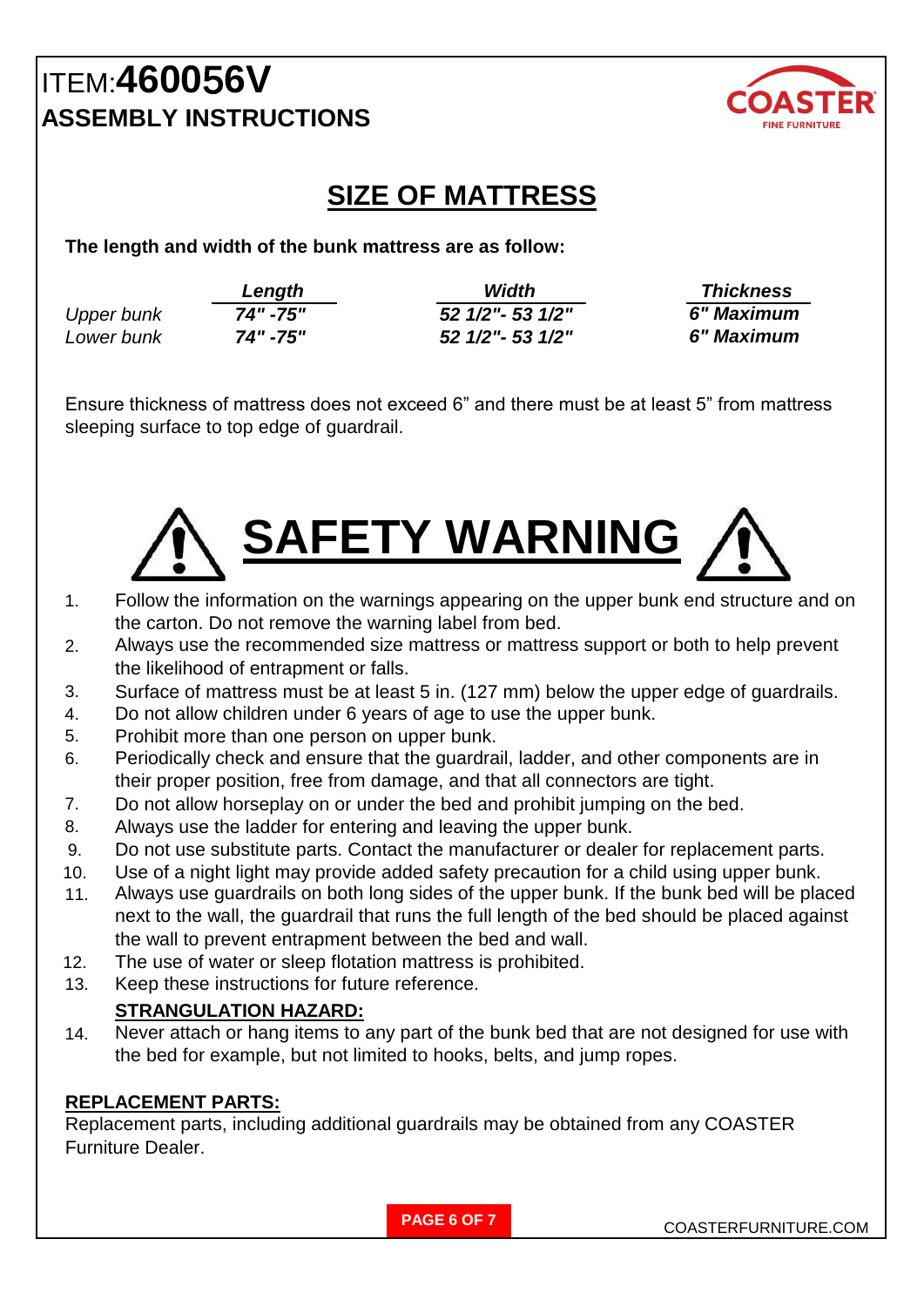## ITEM: **460056V ASSEMBLY INSTRUCTIONS**



- 1. When using beds as bunk beds, the ladder MUST be securely attached to the upper bunk rail at all times.
- 2. When using the beds as two (2) separate floor-standing beds, the ladder MUST be stored in a separate location where children cannot use the ladder in any manner.
- 3. DO NOT use, nor permit children to use, the ladder in any manner whatsoever, other than to access the top unit when used as bunk beds, and only if the ladder is securely attached to the top bunk rail, as set forth in the instructions.
- 4. Any misuse or unauthorized use of the ladder could result in serious or fatal injury.
- 5. Failure to follow the above WARNING, and/or failure to follow assembly instructions completely, will void any and all liability of COASTER COMPANY OF AMERICA for damages and injury to persons and property.

**Coasterfurniture.com | 877-COASTER (262-7837) COASTER**® **FINE FURNITURE**